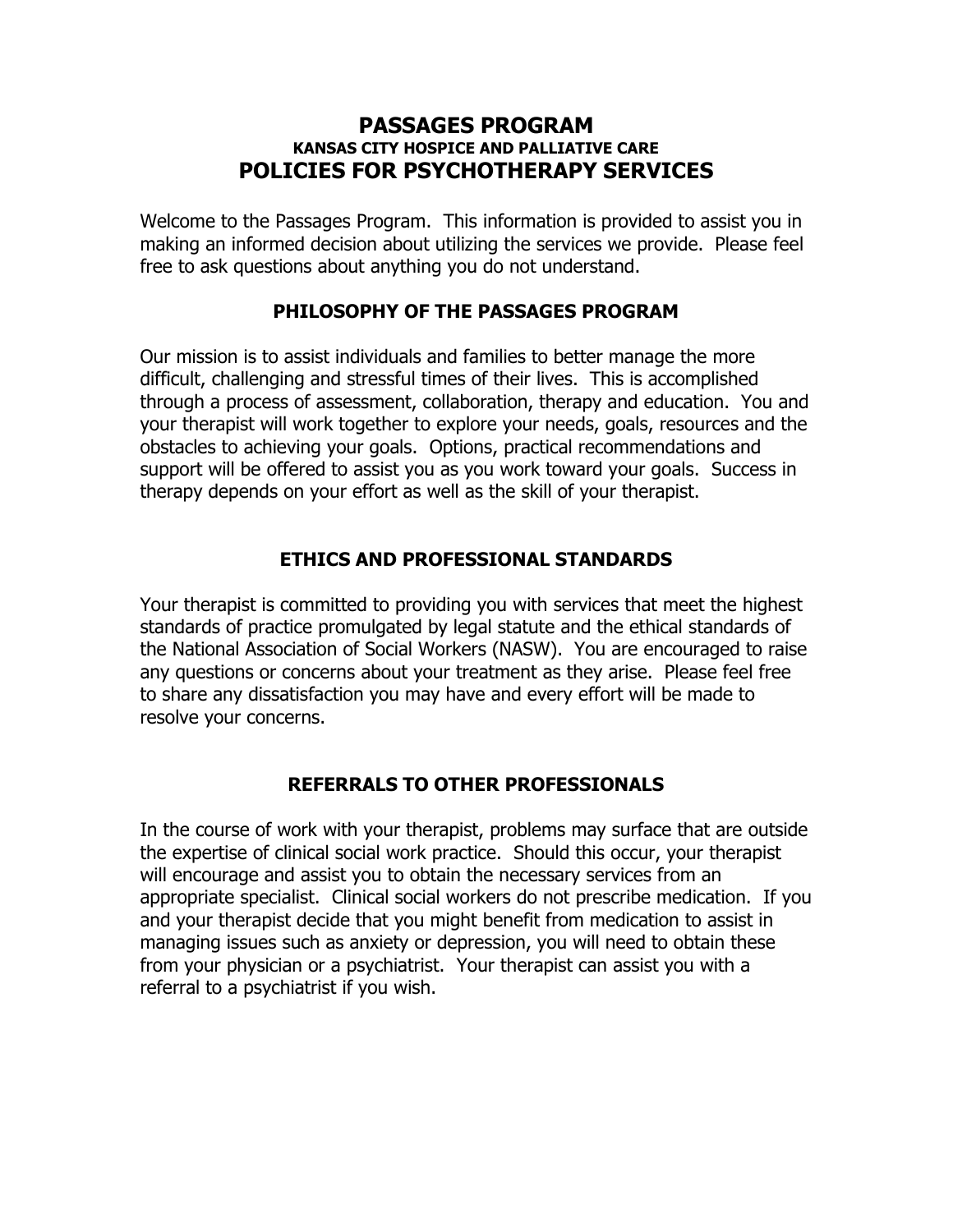## **CLIENT RIGHTS**

You have the right to care that is given without discrimination as to race, color, creed, gender, age, sexual orientation, handicap or national origin.

You have the right to be free from verbal, physical and psychological abuse and to be treated with dignity and to have your person and property respected.

You have the right to question and/or refuse diagnostic or therapeutic procedures or methods at any time.

You have the right to discontinue services at any time without incurring financial obligation beyond the services already provided.

You have the right to voice a complaint without fear of reprisal or discrimination. Complaints may be made to the Vice President of Clinical Services or the President of Kansas City Hospice and Palliative Care at 816-363-2600.

# **OFFICE POLICIES**

**Appointments:** Therapists see patients by appointment only. Initial sessions last approximately 90 minutes and subsequent sessions last approximately 50 minutes. It will be necessary to charge for appointments canceled with less than 24 hours notice, except in cases of sudden illness, emergency or extreme weather conditions. Insurance and Medicare do not pay for missed appointments; you will be billed for these directly.

**Telephone calls:** Your therapist is unable to return calls while in session with other patients. Therapists maintain voice mailboxes that can receive calls at any time, but they are monitored only during business hours. Your therapist will make every effort to return calls as promptly as possible as scheduling permits. If your therapist is out of the office, emergency coverage is provided. IF AT ANY TIME YOU FEEL YOU POSE A DANGER TO YOURSELF OR ANOTHER PERSON, PLEASE PROCEED TO A HOSPITAL EMERGENCY ROOM.

**Substance abuse:** Services will not be provided to individuals arriving for therapy under the influence of alcohol or non-prescribed substances.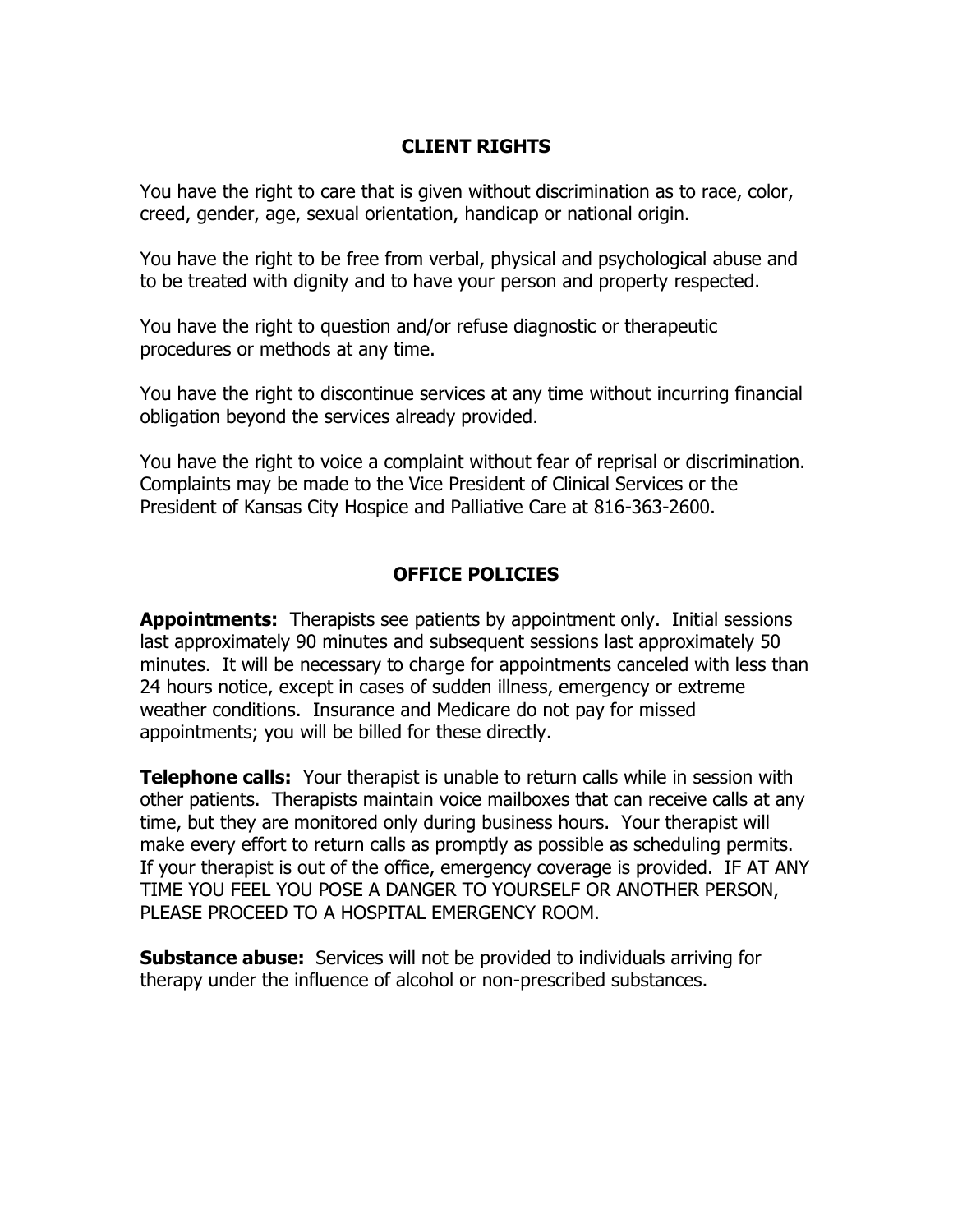## **PAYMENT FOR SERVICES**

Passages Program fees are based on the usual and customary fees in this area. Please feel free to discuss any questions or concerns you may have about fees or billing practices as soon as issues arise so that problems and misunderstandings may be avoided.

With few exceptions, Kansas City Hospice and Palliative Care billing department will be able to bill Medicare and those insurance companies with whom we have contracts, on your behalf. You will be responsible for any co-pays or fees not covered by your insurer. Co-pays are due at time of service. Cash, checks and credit cards are accepted.

In order to receive coverage, Medicare and insurance companies will require a mental health diagnosis and, in some cases, treatment information. You will be asked to sign a release of information form authorizing provision of this information. If you are concerned about the nature of this information, please discuss it with your therapist. It is always expected that personal information will be treated with confidentiality and respect by third-party payers, e.g., Medicare and insurance companies. However, once information is released with your permission, Kansas City Hospice and Palliative Care has no way of controlling that information.

Clients always have the right to pay for therapy services privately. This does not prevent you from requesting that insurance pay for additional services at a later date. Fees will be due at the time of services.

If you cannot afford services and have no source of payment, every effort will be made to work with you or to refer you to an appropriate resource.

## **TERMINATION**

Termination may be instituted at any point by either the client or the therapist.

## **PRIVACY AND CONFIDENTIALITY**

To a great extent, confidentiality is the foundation of the trust that must be present in order for therapy to be effective. Confidentiality in psychotherapy is protected by state statute and by ethical practice. However, some exceptions to confidentiality are mandated, as detailed below. Please discuss any questions or concerns about confidentiality with your therapist.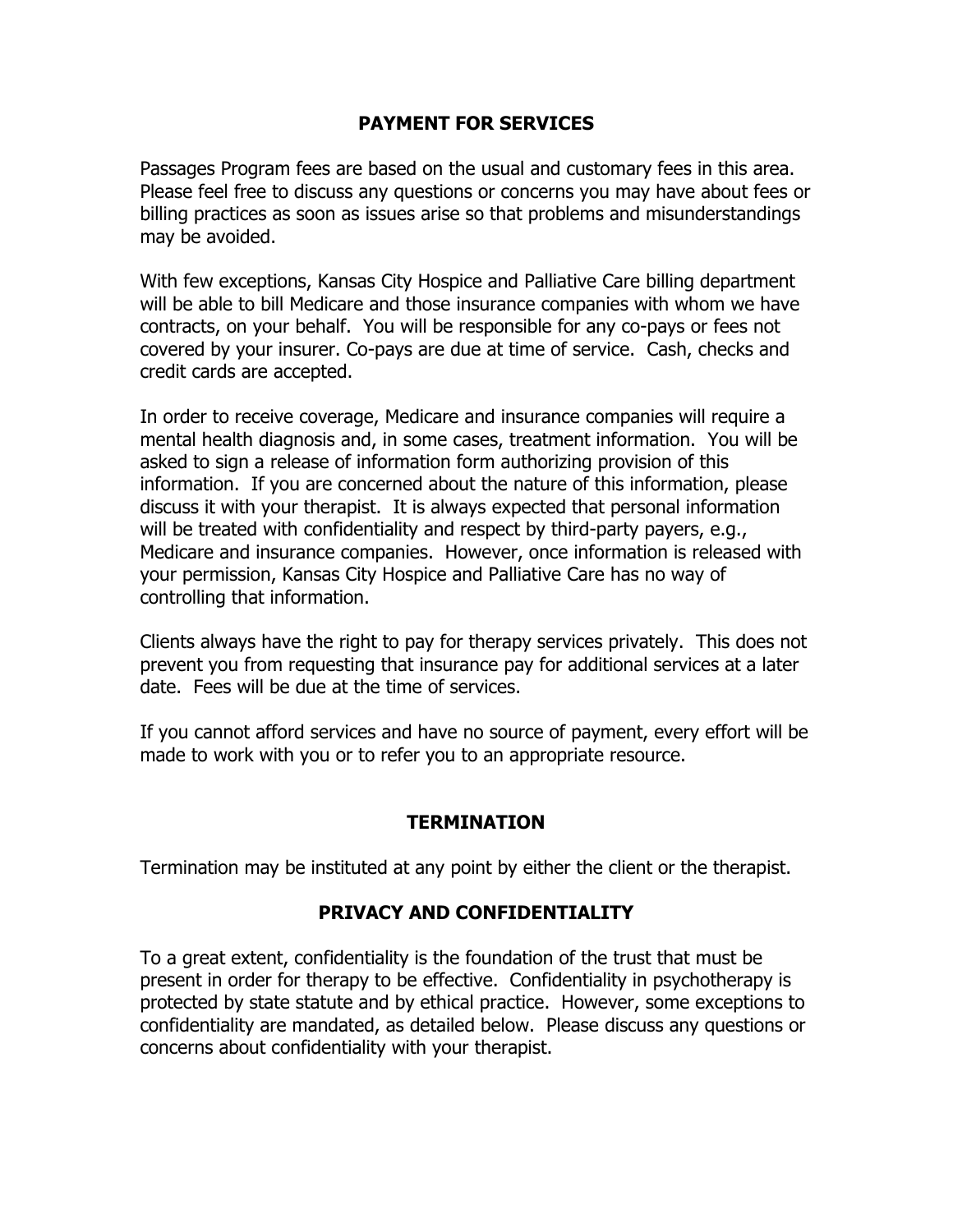You may request that your therapist discuss some information with another person and will need to sign a release of information. Your therapist will seek your written permission if she deems that it will be in your best interest to speak with another person on your behalf.

If you request a written report at any time during the course of therapy, you are encouraged to safeguard its confidentiality. The Passages Program cannot be responsible for any consequences resulting from the disclosure of written information that you have requested. If you choose to communicate with your therapist by e-mail, you are responsible for safeguarding any exchanged e-mails.

Your therapist is legally and morally obligated to breach confidentiality if:

- You are threatening serious harm to another person or yourself
- There is imminent danger to your life or health
- The therapist has reason to suspect that you have abused or neglected a child or vulnerable adult.
- Ordered by a court of law under very specific circumstances.

Therapists covering when your primary therapist is unavailable may need to access your records.